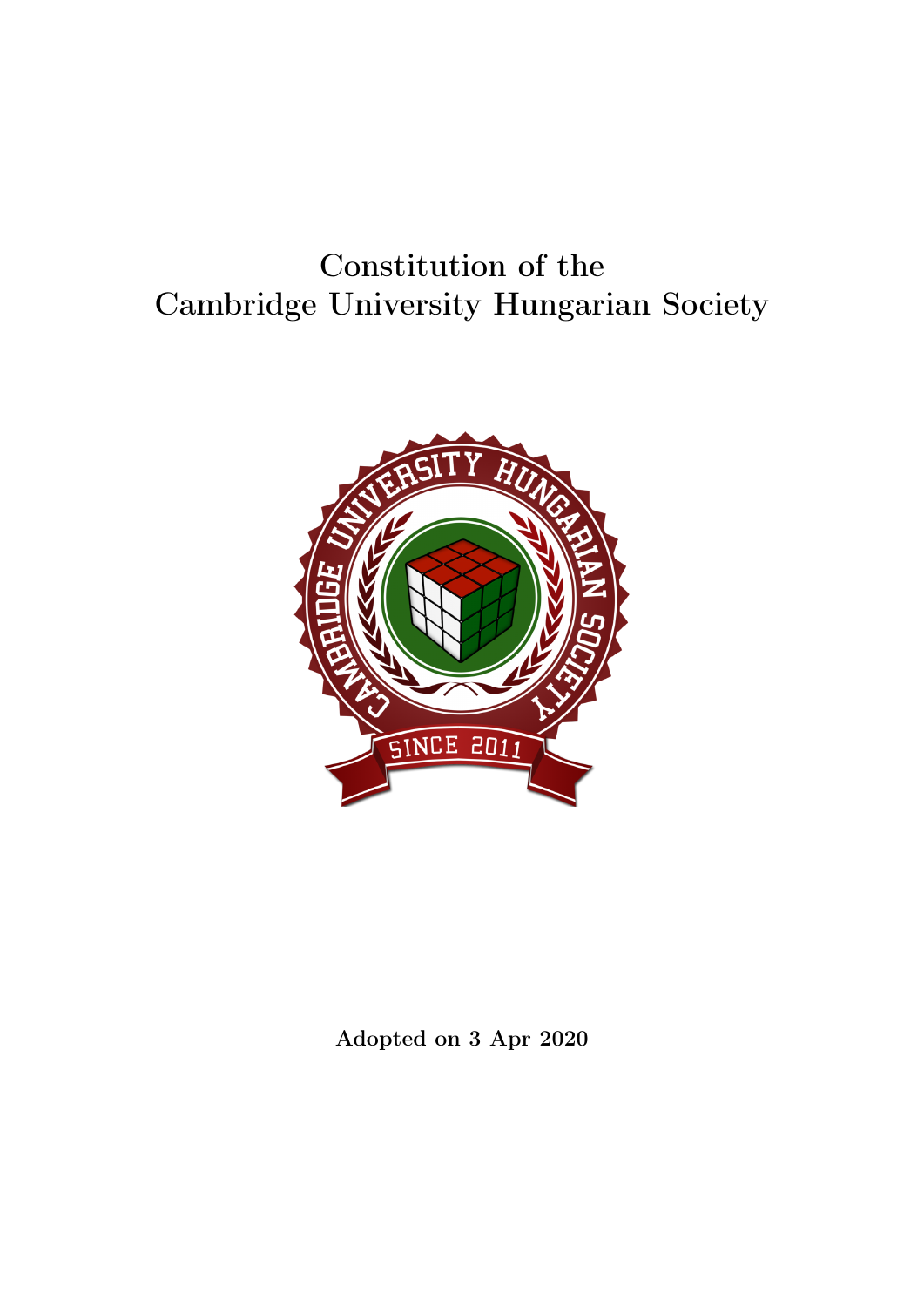## Article I Introduction

- (1) The Society shall be called the "Cambridge University Hungarian Society".
- (2) The Society shall be referred to in the Hungarian language as "Cambridge-i Egyetemi Magyar Társaság".
- (3) The Logo of the Society shall be as represented on the title page of this Constitution.
- (4) Throughout this Constitution, the words "Member", "Membership" and "Committee" shall be understood in context of the Society.

## Article II Aims of the Society

The Society shall aim to

- (1) promote the understanding of and interest in Hungary, Hungarians, and Hungarian culture amongst all Members of the University of Cambridge, Cambridge, U.K. (hereafter referred to as the "University");
- (2) offer support and a social scene for Hungarian students of the University and other universities in the city of Cambridge, U.K.;
- (3) encourage and support secondary school leavers in Hungary in applying to the University;
- (4) represent and promote the interests of Hungarian students of the University and of all universities of the United Kingdom in Hungary and the United Kingdom.

## Article III Membership

- (1) All Members of the University may join the Society as may others at the discretion of the Committee.
- (2) The Committee may by majority vote require Members to pay a subscription fee from time to time.
- (3) The only disciplinary sanctions of the Society are to expel or to suspend a Member whose actions are felt to be such as to bring the Society into disrepute, or to adversely affect the smooth running of the Society in a major way.
	- (a) Such expulsion or suspension can only be effected by a majority vote of all Members of the Committee, excluding the Senior Treasurer.
	- (b) In the event of an expulsion, the excluded Member is required to return all equipment, documents and finances belonging to the Society within seven days. They shall not be entitled to any refund of subscriptions.
	- (c) If the excluded or suspended Member wishes to appeal the decision, that appeal shall be made to the Senior Treasurer, who shall consider all the facts, and whose decision shall be final. An appeal to the process of exclusion, but not for a further investigation of the facts, may be lodged with the Junior Proctor of the University.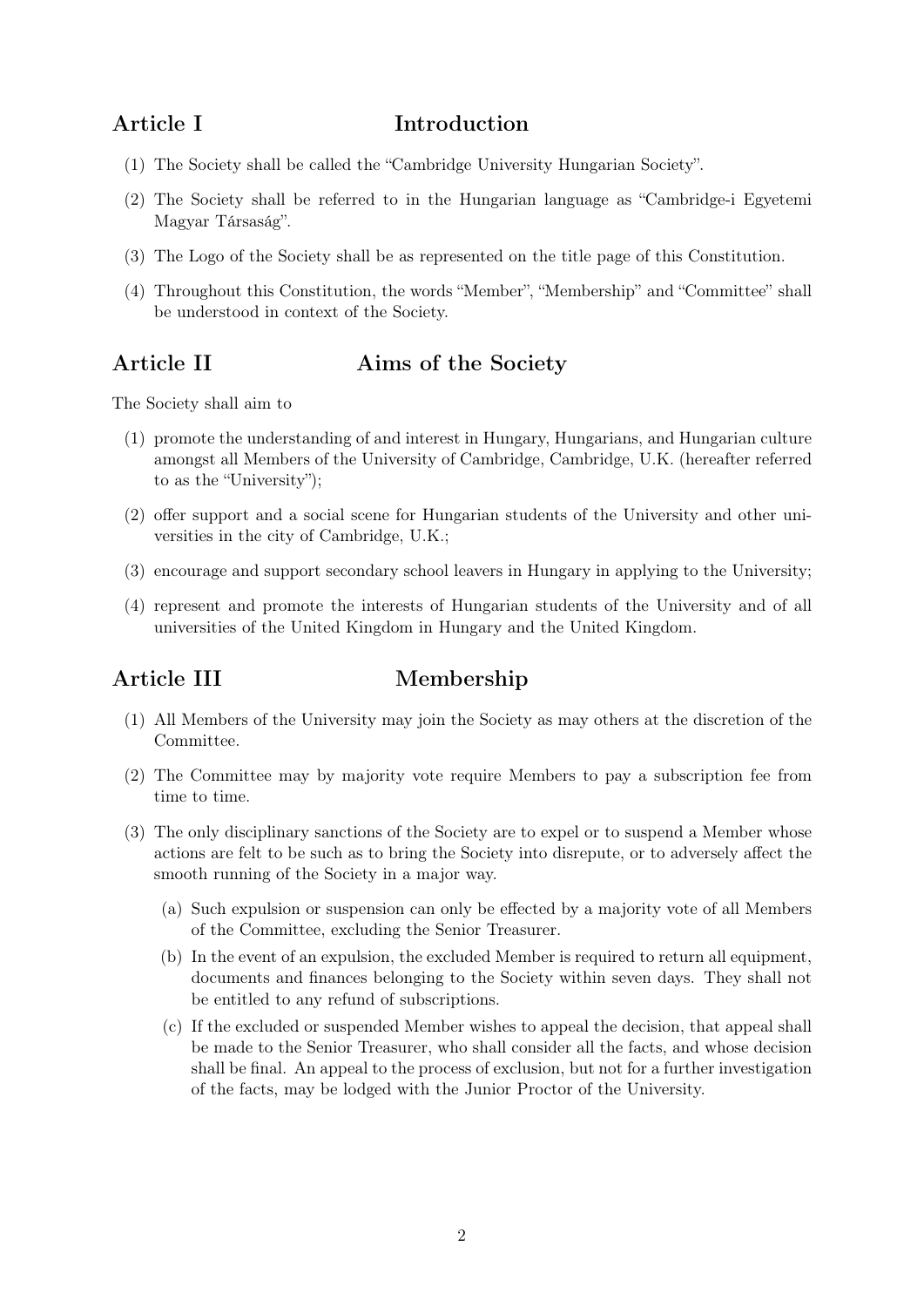## Article IV Committee

Title I Composition of the Committee

- (1) The day-to-day management of the Society's affairs shall be in the hands of the Committee, elected at the Annual General Meeting for a term of one year.
- (2) The Committee shall consist of at least a President a Secretary and a Junior Treasurer who shall be undergraduate or postgraduate students of the University.
- (3) The Committee shall aim to include through election a Vice President, one or two Access Officers, and two Events Officers.
- (4) The majority of all elected members of the Committee shall be undergraduate or postgraduate students of the University.
- (5) The Committee may by majority vote create other Committee positions to assist them as appropriate. The Committee shall appoint willing Members to such positions.
- (6) The Committee may by majority vote appoint willing General Members and Freshers' Representatives to assist them as appropriate.
- (7) A willing Member of the Regent House of the University (or, with the permission of the Junior Proctor of the University, another Member of the University) shall be appointed as Senior Treasurer by majority vote of the Committee. The Senior Treasurer shall have indefinite tenure which may be terminated by
	- (a) majority vote of the Committee to appoint a new Senior Treasurer;
	- (b) resignation from the position;
	- (c) termination of Membership of the Regent House (or revocation of the Junior Proctor's permission to their nomination if not a Member of the Regent House).

In cases (b, c), the Committee shall be responsible for appointing a new Senior Treasurer as soon as possible.

Title II Duties of Committee Members

- (8) The President shall
	- (a) be answerable on all matters affecting the Society;
	- (b) ensure that the aims of the Society as set out in Article II are achieved;
	- (c) ensure that actions of the Society and the Committee adhere to this Constitution;
	- (d) normally preside at General Meetings of the Society and at Committee Meetings;
	- (e) compile and submit the Annual Report to the Society at the Annual General Meeting as set out in  $\gamma(2)(a)$ .
- (9) The Vice President shall
	- (a) substitute the President for all purposes when the President is unavailable;
	- (b) ensure that the aims of the Society as set out in Article II are achieved;
	- (c) organise the work of the Committee for the benefit of the Society;
	- (d) assist the President in compiling the Annual Report to the Society;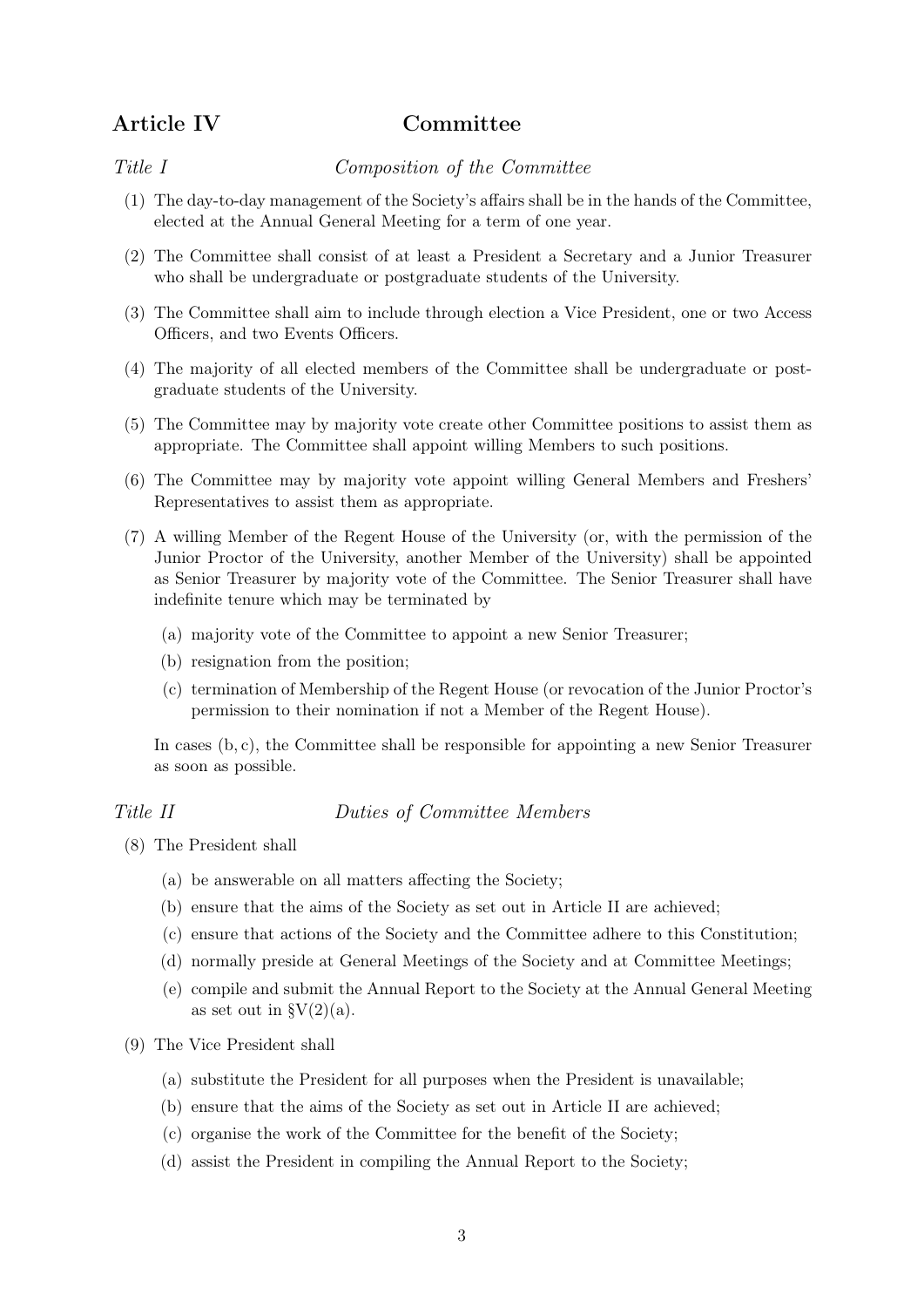- (e) ensure that the interests of all Members are taken into account in Committee decisions.
- (10) The Secretary shall
	- (a) keep Minutes of all meetings and ensure their agenda is acted upon;
	- (b) ensure that all correspondence are recorded and acted upon;
	- (c) manage subscriptions to the mailing list of the Society;
	- (d) keep accurate records on the Membership of the Society;
	- (e) ascertain whether any Person is a Member or a Member of the Committee upon request of the Committee;
	- (f) publish Minutes of all Meetings appropriately and otherwise keep all Members fully briefed on all matters affecting the Society;
	- (g) keep close and continuing liaison with all relevant bodies, societies and organisations on matters affecting the Society;
	- (h) ensure that the handling of personal data and any other information by the Society complies with English law.
- (11) The Junior Treasurer shall
	- (a) keep financial records of the Society together with the incumbent President and the previous Junior Treasurer;
	- (b) ensure that Membership fees and all other monies handled by the Society are properly banked and accounted for;
	- (c) collect subscriptions and keep a record of all paid-up Members together with the Secretary;
	- (d) collect the cost of events from attending Members;
	- (e) ensure that all liabilities of the Society are duly paid for;
	- (f) present the audited accounts of their tenure to the Society at the Annual General Meeting as set out in  $\gamma(2)(a)$ .
- (12) The Access Officer shall
	- (a) maintain and distribute up-to-date information to prospective students and offer holders on the University and the application process thereto;
	- (b) organise the undergraduate outreach programme of the Society with the inclusion of Members. This shall include an annual Freshers' Camp and presentations about the University in secondary schools.
	- (c) create a network for prospective graduate students which shall provide information on the University and the application process thereto;
	- (d) ensure that questions regarding application to the University are answered;
	- (e) organise accommodation for and otherwise support interviewees during their interviews with the help of the Members.
- (13) The Events Officer shall
	- (a) organise the customary major events of the Society together with the President and the Junior Treasurer;
	- (b) organise minor events for Members from time to time during Term;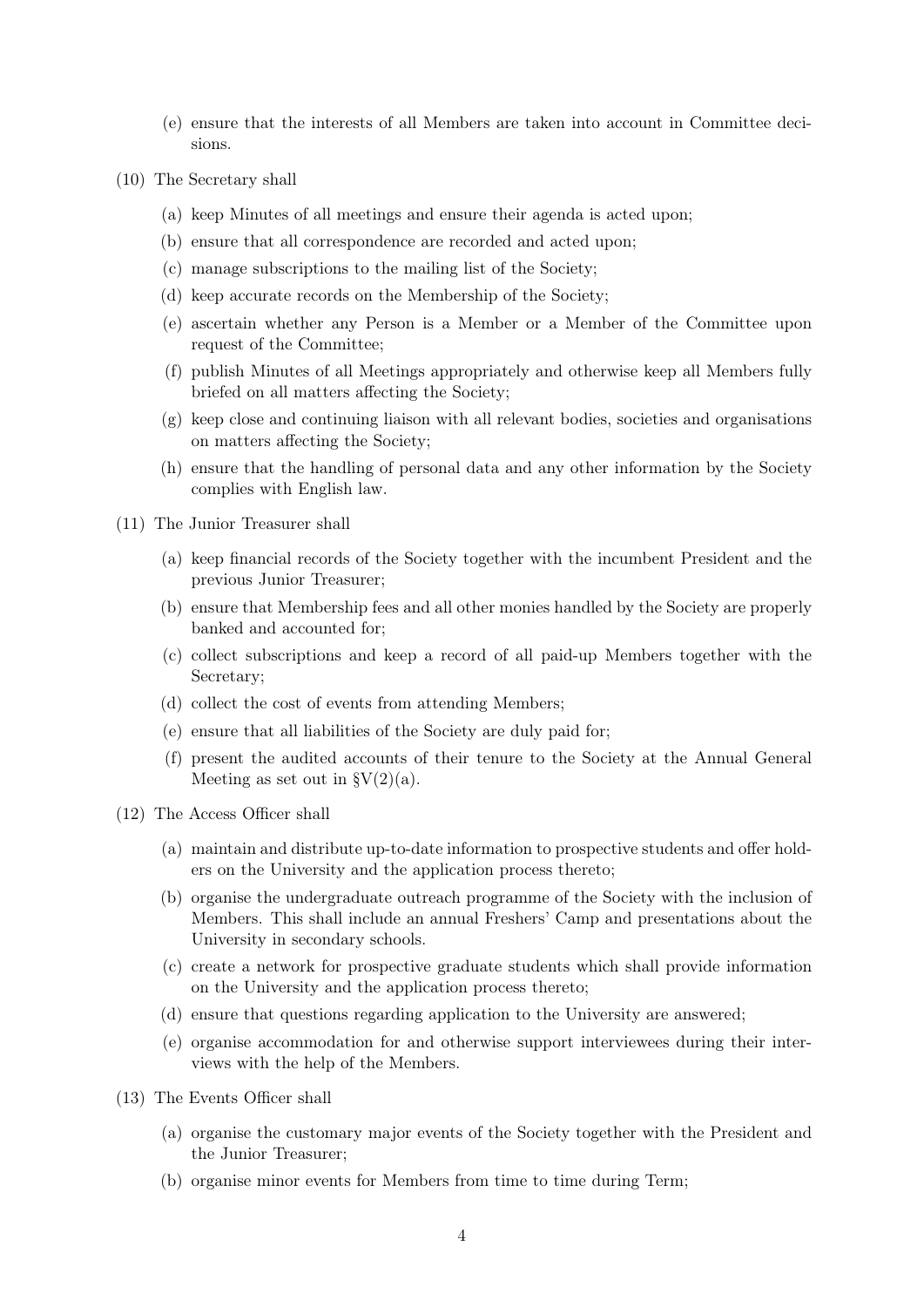- (c) publicise events of the Society via the Society website and mailing list;
- (d) survey the popularity of events and the feedback of Members on them;
- (e) inform the Committee on Members' preferences regarding events;
- (f) assist the Access Officer in organising outreach events during and outside Term.
- (14) The Freshers' Representative shall
	- (a) publicise the events of the Society to first year students and otherwise aim to include them into the life of the Society;
	- (b) assist the Access Officer in school outreach activities;
	- (c) assist with all functions of the Committee as requested by Committee Members.
- (15) The Senior Treasurer shall audit the Society's accounts and shall not be liable for any financial debt or other obligation of the Society, unless the Senior Treasurer has personally authorised such a debt in writing.
- (16) The Committee shall define the responsibilities of additional Committee positions created under  $\S IV(5)$  to a level of detail comparable to  $\S IV(8-14)$  upon creation.
- (17) General Members shall assist with all functions of the Committee as requested by Committee Members.

### Title III Decisions of the Committee

- (18) There shall be at least two Committee Meetings each Term, at a day and time chosen by the Committee.
- (19) The Chair of a Committee Meeting shall be the most senior Committee Member present, as determined by the list below. If none of the listed Committee Members are present, the Meeting shall be postponed.
	- (a) President
	- (b) Vice President
	- (c) Secretary
	- (d) Junior Treasurer
- (20) Any decision that requires the majority vote of the Committee under this Constitution shall normally be made on a Committee Meeting. In addition, a Member of the Committee may request that the Committee vote on any question on which a formal decision of the Society is necessary.
	- (a) There shall be a Quorum of at least one half of Committee Members who are not General Members, and at least one of the Committee Members listed in §IV(19).
	- (b) An unambiguous yes–no question shall be presented to the Committee for decision.
	- (c) Voting shall be by show of hands unless a Committee Member requests secret ballot.
	- (d) Votes of all Committee Members, including General Members, shall be equal. The Senior Treasurer shall not have a vote.
	- (e) The question shall be decided according to the plurality of votes. In case of an equal number of Yeas and Nays, the Chair of the Meeting shall make the final decision.
	- (f) The Secretary or in their absence, any other Committee Member shall record in the Minutes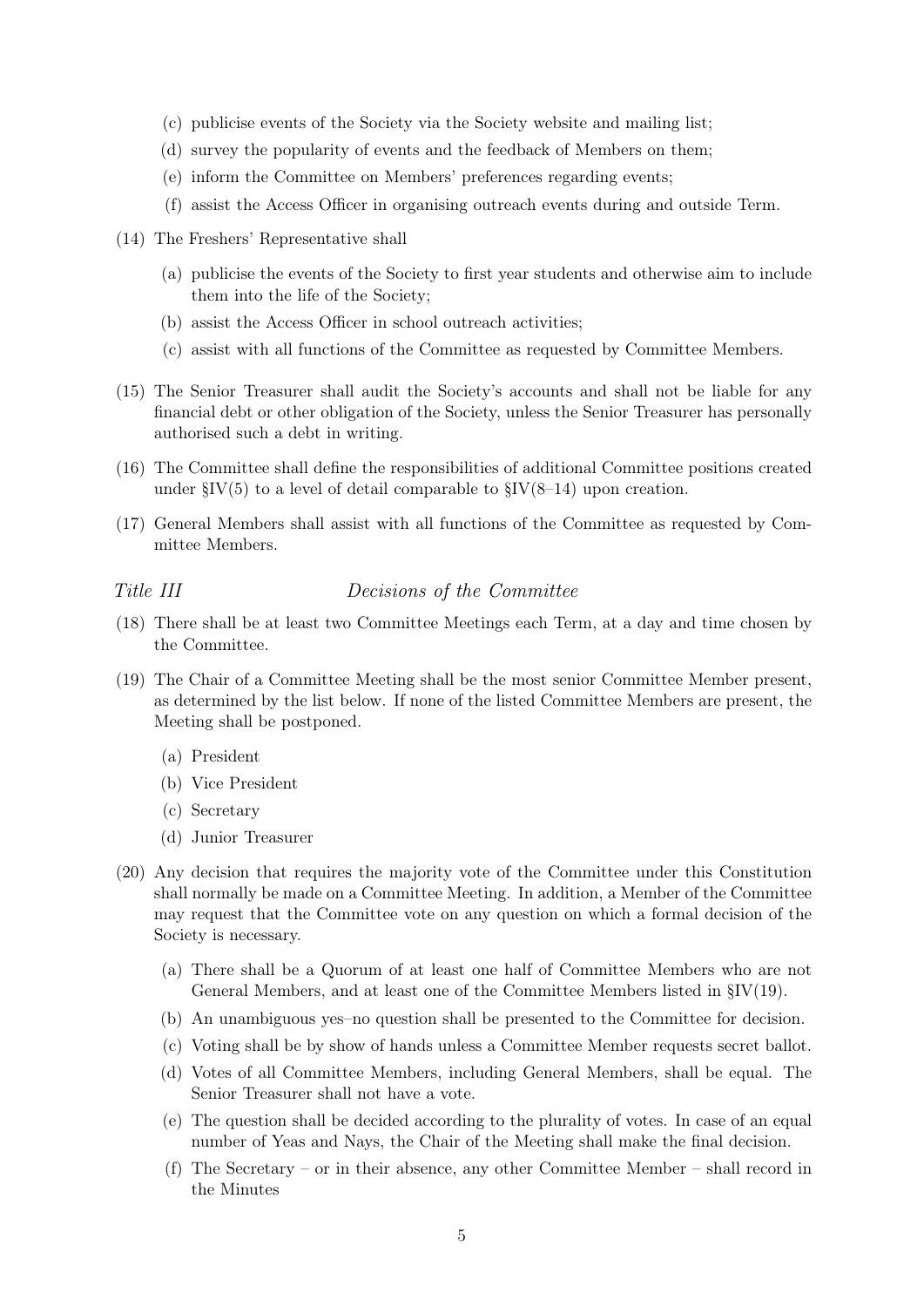- (i) the question, exactly as presented to the Committee;
- (ii) the names and Committee positions of those present;
- (iii) the number of Yeas, Nays, and Abstentions;
- (iv) the final decision of the Committee.
- (g) Decisions made under this Clause shall govern the Society as if they were provisions of this Constitution, unless they are in conflict with any provision of this Constitution or the law, in which case any conflicting provisions shall be deemed void.
- (h) Decisions made under this Clause shall not imply a precedent. Questions presented for decision shall be formulated so as to avoid the appearance of creating a precedent.
- (21) In cases of urgency, the President may request that the Committee vote on a question without convening a Committee Meeting in person. The provisions of §IV(18) shall be followed with the exception of voting by show of hands. The voting method adopted in its place shall be such that
	- (a) the identity of voters can be ascertained beyond reasonable doubt;
	- (b) the Quorum set out in  $\frac{\text{SIV}}{20}$ (a) can reasonably be established;
	- (c) the Committee is given at most twenty-four hours to cast their votes.

Decisions made under this Clause shall have the standing set out in  $\frac{8}{11}$ (20)(g, h). The Secretary shall publish Minutes of any decision made under this Clause which shall describe the voting method in such detail that adherence to the requirements  $\S IV(21)(a-c)$  can be established in addition to the details set out in  $\S I V(20)(f)$ .

(22) The President, the Vice President, the Secretary, and the Junior Treasurer may represent the Society and decisions of the Committee on their own.

### Title IV Termination of Membership

- (23) Committee Members may resign from their positions by giving written notice to the President.
- (24) Removal of a Committee Member persistently failing their duties may be requested by one or more other Committee Members in writing, detailing their reasons for such request.
	- (a) The request shall be sent to the President. If the request concerns the President, it shall be sent to the Secretary.
	- (b) Upon such request, the Committee may remove the Committee Member concerned by majority vote.
	- (c) The Committee Member concerned shall be given the right to be heard by the Committee and may vote on the removal request.
- (25) If a Committee Member resigns or is removed from the Committee,
	- (a) The responsibilities of the former Committee Member shall be assumed by the President. The responsibilities of a former President shall be assumed by the Vice President or – if there is no Vice President – by the Secretary.
	- (b) The President shall announce the vacancy to all Members of the Society who shall be given seven days to submit their candidacy. The Committee shall then elect the new Committee Member by majority vote.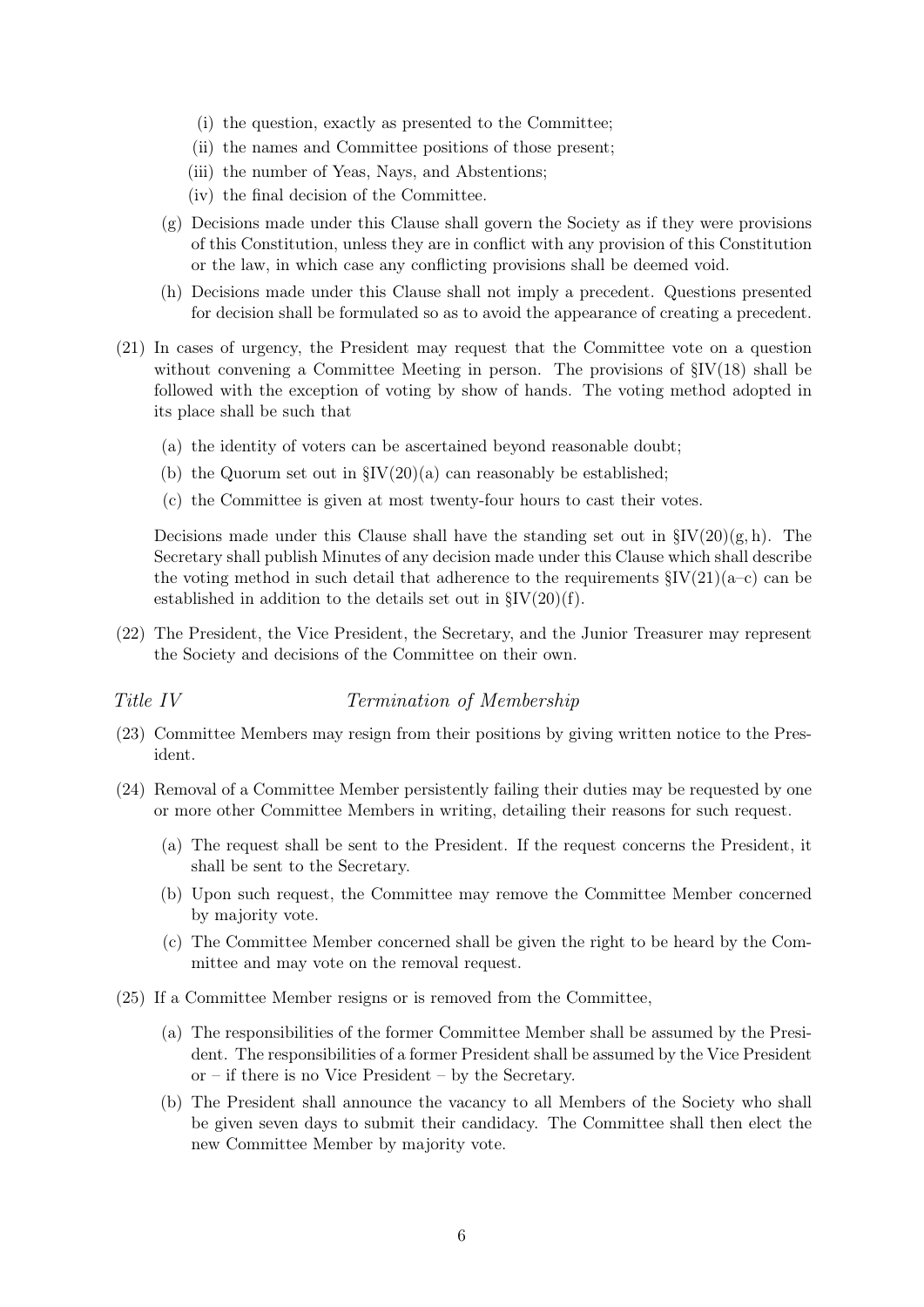## Article V General Meetings and Elections

- (1) The Society shall hold an Annual General Meeting (hereafter referred to as the "AGM") in Lent Full Term of each academic year at a date, time, and place specified by the Committee. Fourteen days' notice during Full Term shall be given.
- (2) The AGM shall
	- (a) consider the Annual Report of the Committee and the audited accounts of the Society;
	- (b) include Hustings where all candidates shall present their agenda;
	- (c) elect the Committee for the subsequent academic year.
- (3) In order to stand for election, Members shall
	- (a) submit a manifesto to the Secretary at least three days before the AGM. This manifesto shall be published to the general public.
	- (b) be proposed and seconded by two other Members;
	- (c) participate in Hustings during the AGM.
- (4) A Member may run for election as President together with a Vice President. No Member shall run for election as Vice President as a single position.
- (5) Members shall run for election as Events Officers in pairs. Exception may be made at the discretion of the Committee if there is only a single candidate.
- (6) Members may run for election as Access Officers individually or in pairs, but only one individual or one pair shall be elected to fill the position.
- (7) The procedure of Committee elections shall be as follows.
	- (a) All Members shall have equal and secret voting rights.
	- (b) Each Member shall have a single, non-transferable vote.
	- (c) Votes may only be cast in person during the AGM.
	- (d) For all positions, the option of re-opening nominations (hereafter referred to as "RON") shall be up for election.
	- (e) Votes shall be counted by a Person chosen at the AGM who is not a candidate for any Committee position.
	- (f) Each position shall be assumed by the candidate who received the largest number of valid votes. If two or more candidates receive an equal number of votes, lots shall be drawn to determine the winner. If RON receives an equal number of votes to another candidate or candidates, it shall be eliminated.
- (8) If there are no candidates standing for the position of President, Junior Treasurer, Secretary, Access Officer, or Events Officer on the AGM, or RON is elected for at least one of them, an Extraordinary General Meeting (hereafter referred to as the "EGM") shall be called as early as reasonably possible to fill the vacancies.
	- (a) Outgoing Committee members without elected successors shall aim to find suitable candidates.
	- (b) The election on the EGM shall be conducted as described in  $\gamma(3-6)$ , with the exception of  $\text{S}V(6)(d)$ .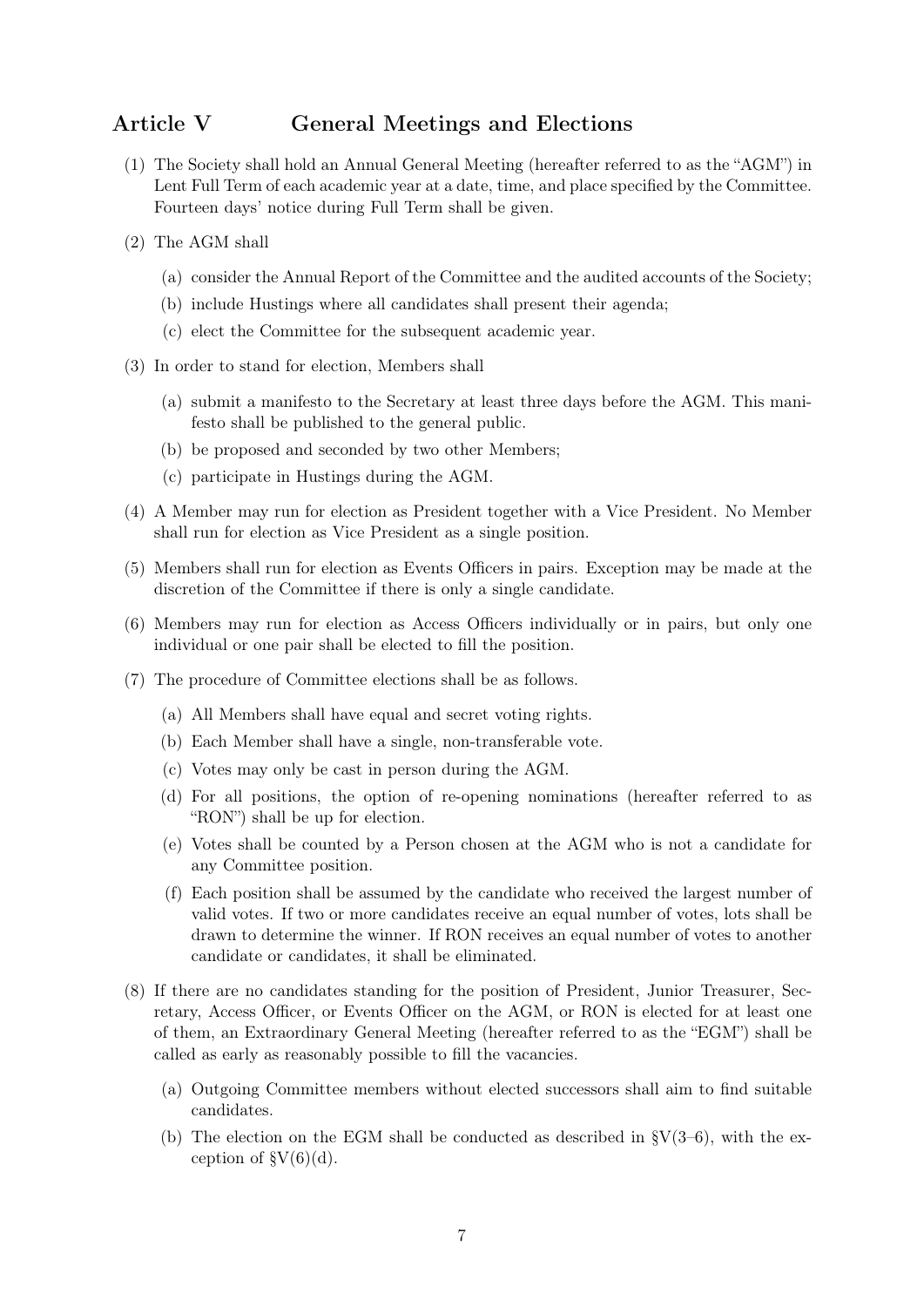- (c) If the position of the President, Junior Treasurer, or Secretary remains vacant, this procedure shall be iterated until a candidate is elected. The Committee may appoint a willing Member for the position of Access Officer or Events Officer after one failed attempt at election.
- (d) Until a Committee position is not filled, the incumbent shall be responsible for all duties of the position concerned.
- (9) The elected Committee shall assume their powers on the last day of Lent Term.
- (10) The elected Committee shall announce vacancies for any additional Committee positions created under §IV(5) and General Members at their discretion as early as possible after their election. Members shall be given at least fourteen days to submit their candidacy after which the Committee shall elect the additional Committee Members by majority vote.
- (11) An Extraordinary General Meeting may be convened by the Committee any time during Full Term, provided reasonable notice is given to Members. Any EGM called after the AGM was called shall take place immediately before the AGM.
- (12) If a ballot takes place on an EGM, and another provision of this Constitution does not direct otherwise,
	- (a) all Members shall have equal and secret voting rights;
	- (b) each Member shall have a single, non-transferable vote;
	- (c) votes may only be cast in person during the EGM;
	- (d) the outcome of the ballot shall be determined as set out in  $\gamma V(6)(f)$ .

## Article VI **Amendments**

- (1) Amendments to this Constitution may be proposed by any two Members of the Committee or any five Members of the Society.
- (2) Majority vote of the Committee is required to adopt an Amendment to this Constitution.
- (3) Amendments shall be published by the Secretary as soon as possible after their adoption.
- (4) Amendments shall come into effect on the day of publication.
- (5) Any five Members of the Society may dispute an Amendment by writing to the Secretary within seven days of the Amendment being published. In this case, an EGM shall be called for final decision.
- (6) No Amendment to this Constitution intended to remove the position of Senior Treasurer, to alter its prerogatives and duties, or to change the criteria and procedure for the appointment of a Senior Treasurer may be voted on without the prior written agreement of the Junior Proctor of the University.

## Article VII Disbanding the Society

- (1) The Committee or ten Members of the Society may present a request to the President that the Society be disbanded. In this case, an EGM shall be called for decision on the request with at least twenty-one days written notice of the intention of disbanding the Society.
- (2) Two thirds of all valid votes cast at the EGM is required to disband the Society.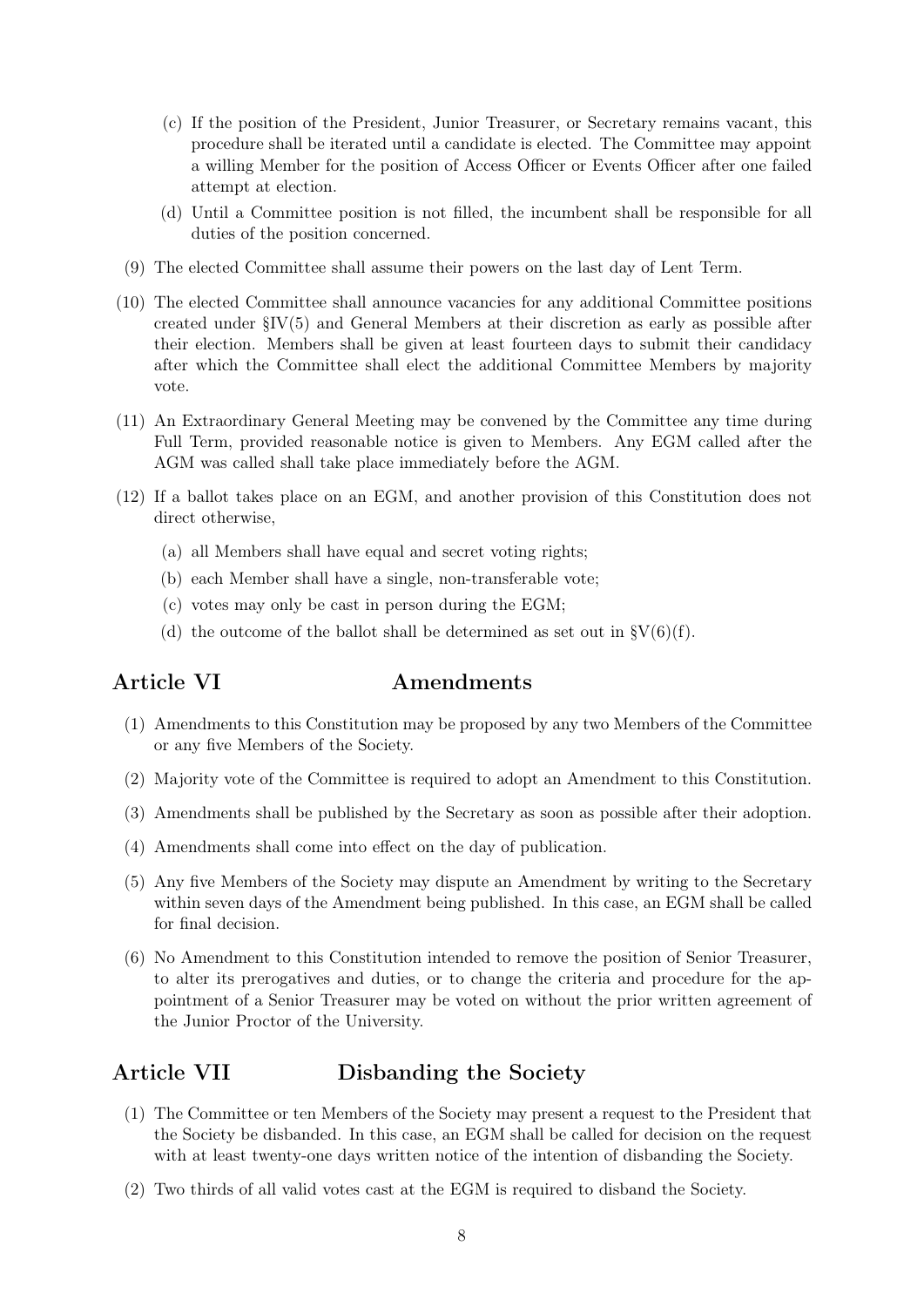(3) Upon disbanding, the Committee is responsible for meeting all remaining liabilities. Any remaining assets shall be donated to another registered University Society or transferred to the Societies' Syndicate at the discretion of the Committee.

## Article VIII Closing provisions

- (1) The Committee shall act according to its interpretation of the Constitution or at its discretion in all matters on which this Constitution is silent. If the Committee cannot come to an agreement in matters of interpretation of the Constitution, the final interpretation shall be made by majority vote.
- (2) No words or construction in this Constitution shall be taken to imply any discrimination whatsoever with regard to race, sex, sexuality, religion, nationality or political views.
- (3) This Constitution was written in consultation with Members of the Society and was adopted by unanimous vote of the Committee on this first day of May two thousand and seventeen. This Constitution shall repeal and replace all provisions of any previous Constitutions of the Society on this same day.

## Article IX Summary of Amendments

(1) 5 January 2018

Proposed by Marcell Fekete (President) & Attila Szabó (Vice President) Amendments to bring the Constitution in line with University regulations. Creation of the role of Freshers' Representative.

- (a) §III(3): Disciplinary procedure as set out by University regulations.
- (b) §IV(2), §IV(4): Majority of Committee Members are to be students of the University.
- (c)  $\S IV(6)$ ,  $\S IV(14)$ : Creation of the role of Freshers' Representatives.
- (d) §IV(7): Exceptionally, not only Members of the Regent House can be appointed Senior Treasurer: made explicit.
- (e) §IV(20)(d): The Senior Treasurer has no Committee vote: made explicit.
- (f) §IV(22): Executive Committee members can represent the Society on their own.
- $(g)$  §VI(6): No amendments intended to change the status of the Senior Treasurer.
- (h) §VII(3): Final disposal of assets in accordance with University regulations.
- (2) 30 May 2018

Proposed by Dávid Péter Kovács (President) & Attila Szabó (Postgraduate Representative) §IV(10)(h): Reference to the superseded Data Protection Act 1998 removed.

### (3) 12 October 2019

Proposed by Tamás K. Stenczel (President)

Amendments to bring the Constitution in line with University regulations and to allow up to two Access Officers in the Committee.

- (a) §VII(1): Twenty-one days notice is required for EGM with intention of disbanding the Society.
- (b) §IV(3) and §V(6): Pairs can run for the position of Access Officer as well, but only one individual or pair may be elected.